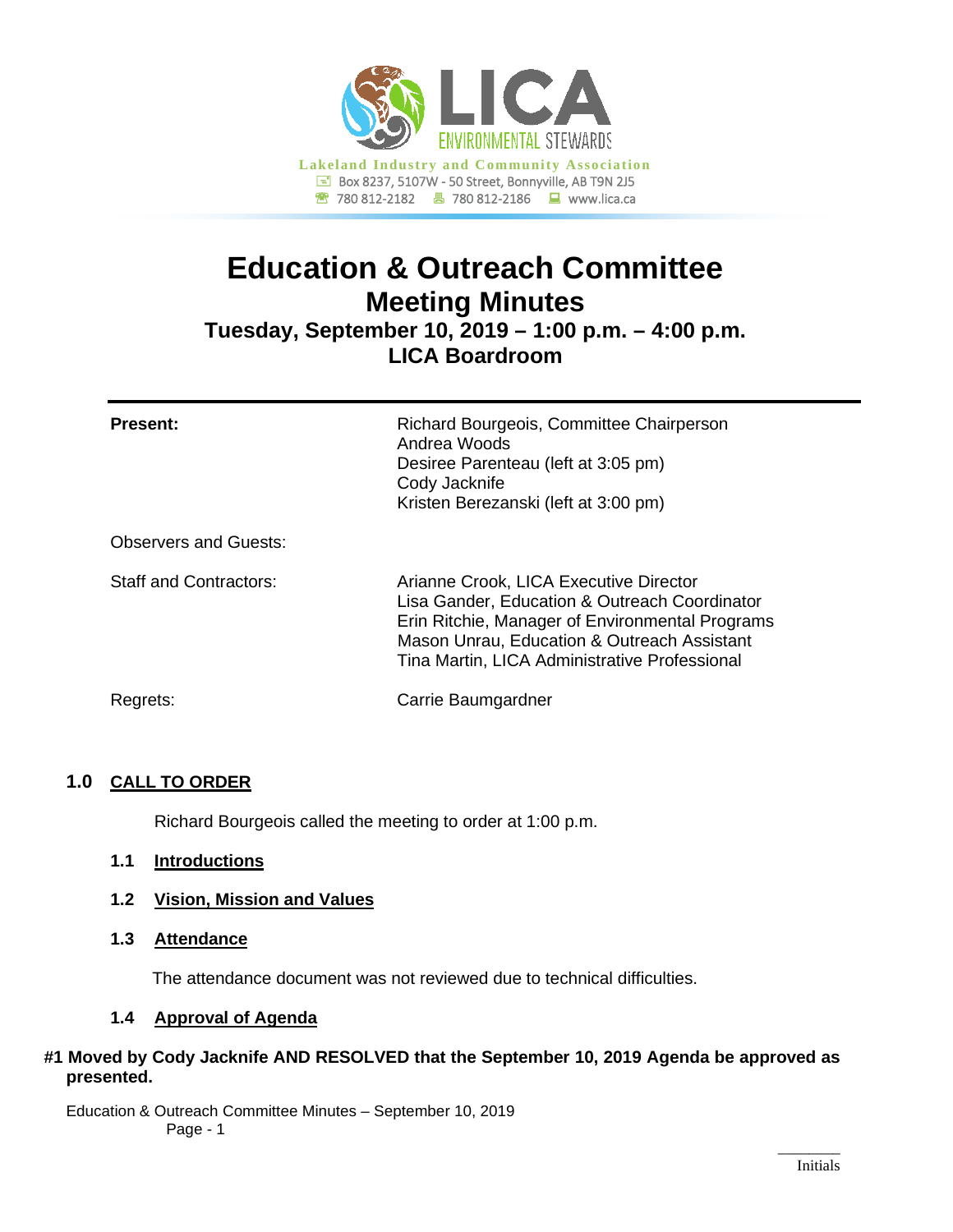# **1.5 Review of Minutes**

# **1.5.1 May 8, 2019**

**#2 Moved by Desiree Parenteau AND RESOLVED that the May 8, 2019 Minutes be approved as presented.**

## **2.0. ONGOING BUSINESS**

## **2.1 Education & Outreach Update**

## **2.1.1 Program Updates**

Between May  $8<sup>th</sup>$  and August 31<sup>st</sup> the Education & Outreach Coordinator and Assistant completed 65 classroom presentations, 16 youth and summer programs, 3 X-Stream Science programs, 8 community events, 3 LICA workshops, set up 3 Little Green Thumbs Gardens, held 1 contest, and delivered 1 Stream of Dreams program.

#### **2.1.2 Stream of Dreams offered to St. Dominic and Ardmore Schools**

**#3 Moved by Carrie Baumgardener via email on May 14, 2019 AND RESOLVED that St. Dominic School in Cold Lake be offered the Stream of Dreams program in September 2019 and that the program be funded by LICA.**

**#4 Moved by Richard Bourgeois via email on June 25, 2019 AND RESOLVED that Ardmore School be offered the Stream of Dreams program for the 2019-2020 school year.**

## **2.1.3 AQHI Lanterns**

In June, our AQHI lanterns were installed at the Cold Lake Energy Centre and the Bonnyville & District Centennial Center (C2). The lantern at the C2 will be moving to the Bonnyville Library on October 15<sup>th</sup>.

#### **2.1.4 Little Green Thumbs**

So far we have two new Little Green Thumbs gardens going up this fall, one at the Iron River School and one at St. Dominic School. Training for the new teachers running this program will be offered at the LICA office in October. Lisa will reach out to Fishing Lake before the October training session to see if they would be interested in hosting our third available garden.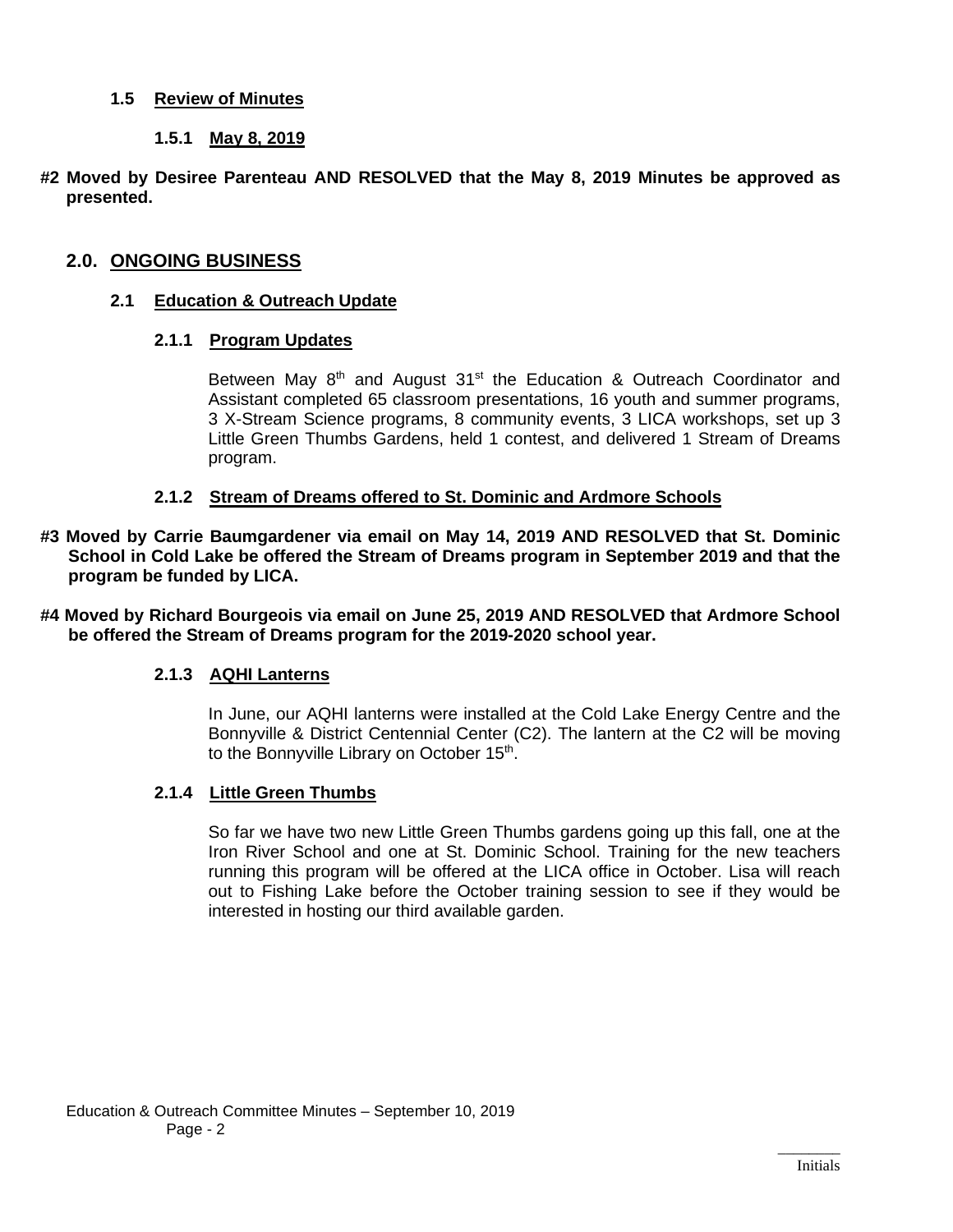# **2.1.5 Fall Keynote Speaker Event**

At their June 13 meeting, the Board requested that LICA host a keynote speaker event in the fall, separate from the AGM. Lisa suggested we ask Chris Slubicki of Modern Resources to come speak. Modern Resources was the 2018 Environmental Excellence Award winner for their innovative solutions to reduce GHG emissions all while improving safety and costs. A video of Chris Sulbicki's Canadian Energy Leadership presentation can be viewed at behaviors.<br>
https://modernresources.ca/canadian-energy-leadership-chris-slubicki/, Lisa will https://modernresources.ca/canadian-energy-leadership-chris-slubicki/. Lisa reach out to Chris Slubicki to see if he would be interested in such an event.

# **2.1.6 Upcoming Events**

- October 3rd LICA's Annual Calendar Contest closes. Winners will be chosen at the October Board meeting.
- October  $5<sup>th</sup>$  LICA will host a booth at the Indigenous Energy Efficiency Champions conference in Bonnyville being hosted by the Alberta Native Friendship Centres.
- October 23<sup>rd</sup> Vermicomposting workshop in Lac La Biche.

It was felt that interest in the annual essay contest was lacking this year. It was suggested that we narrow the contest to Grade 6 as they have been the main contributors to the essay contest. It was further suggested that LICA model this year's contest around the newspaper writing prompt portion of the grade 6 Language Arts curriculum. Lisa will look into this option further.

A survey is planned of the July participants in the Vermicomposting workshop to see how successful their composts have been.

Planning has begun for community-based social marketing campaigns to reduce needless idling and to educate on and expand recycling programs.

# **2.2 Program Evaluation & Encouraging Stewardship Action**

## **2.2.1 Program Evaluation – Survey Results**

LICA completed a feedback survey during the last round of classroom presentations. Results of the survey showed that 91% of respondents would recommend our presentations. It was also shown that teachers felt our instructors were extremely knowledgeable on the subject matter, were extremely organized, did extremely well answering student questions, and presented the course material at the correct speed for understanding and attention. Recipients of the programs felt that the presentations were aligned with the Alberta curriculum.

Areas of improvement that were suggested were to create a separate Grade 3 presentation around Animal Life Cycles, increase the hands on activities, and allow for more student interaction. With this data, Lisa and Mason redesigned our current presentations to incorporate more group activities and reduce teacher-led time. They also developed a new Grade 3 presentation and refocused the Airshed presentation to align with the Grade 5 curriculum to increase interest in LICA's Airshed presentations.

Education & Outreach Committee Minutes – September 10, 2019 Page - 3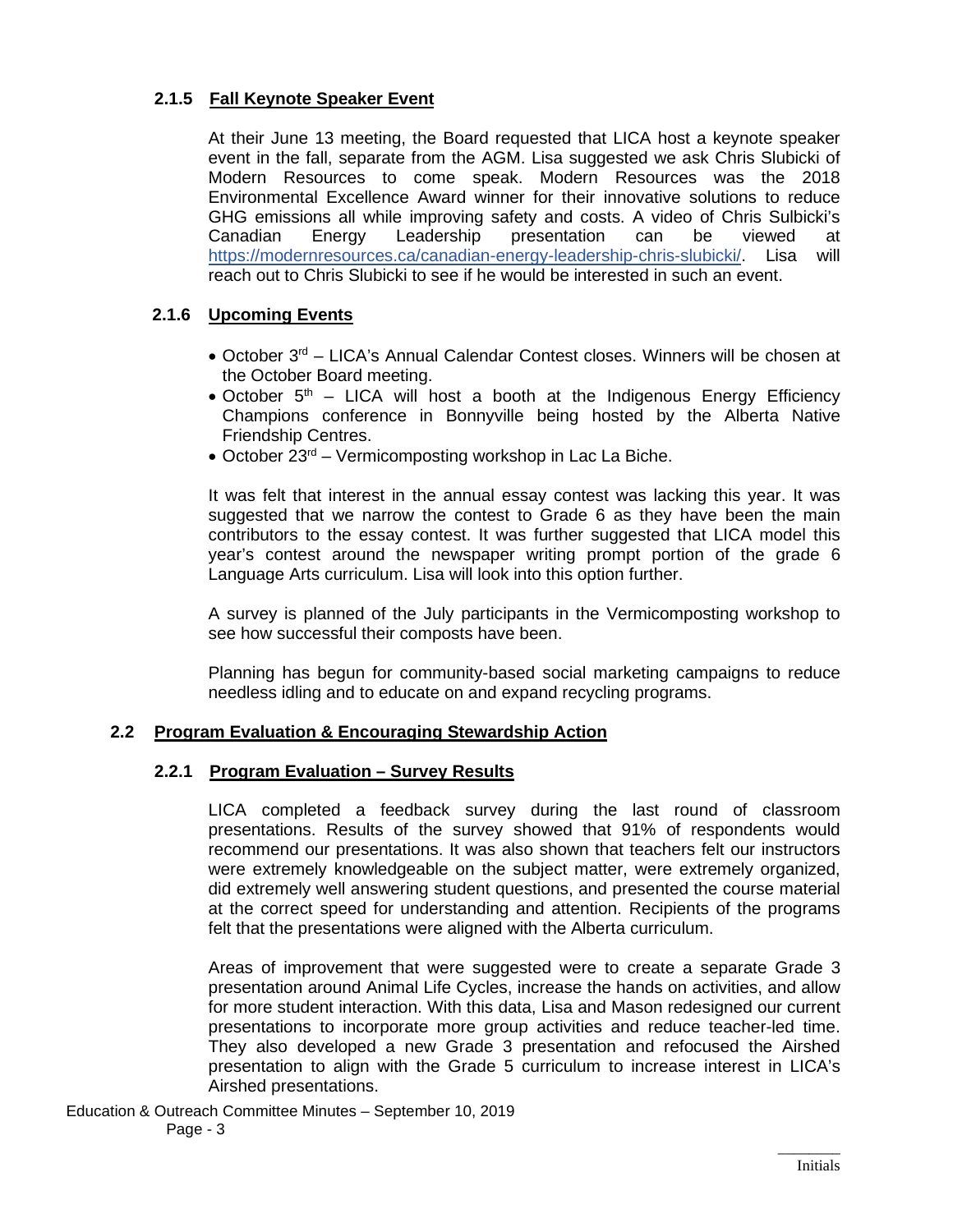# **2.2.2 Keep Our Lake Blue**

Over the summer, the Education & Outreach department, in partnership with the Moose Lake Watershed Society, launched the "Keep Our Lake Blue" campaign. This community-based social marketing campaign involves getting commitment from property owners around Moose Lake to take one action to help reduce runoff and pollutants on their properties. Property owners that signed up for the campaign received a lawn sign to display their commitment to clean water. By displaying the lawn sign, property owners are given the opportunity to educate others towards action. A survey will be completed at the conclusion of the campaign to inform us of the actions taken throughout the summer.

# **2.3 Integrated Watershed Management Plan (IWMP)**

## **2.3.1 IWMP Overview – Lesser Slave Watershed Council's (LSWC) IWMP**

AEP encourages all Watershed Planning and Advisory Councils (WPAC) to create an IWMP. Six of the eleven WPACs have already completed an integrated watershed management plan. A key component towards a successful IWMP is through consultation with the community and stakeholders. The committee reviewed the Lesser Slave Lak's recently completed IWMP, as an example for the development of an IWMP for the Beaver River Watershed.

# **2.3.2 Public Engagement – Online Survey**

Erin is currently working on a public engagement survey. Over the next several months, we will be holding forums and asking community members across the Beaver River watershed to participate in a survey to provide direction for the IWMP. The E&O committee recommended to keep the survey short, 10 minutes or less to complete, and the language plain. The distribution of the survey should include local governments, Indigenous communities, stewardship groups, post-secondary education students, local high schools, and the general public.

Lost quorum at 3:05 pm.

# **3.0 Action List**

# **3.1 Follow-up on Action List**

# **3.1.1 May 8, 2019 E&O Meeting**

The Education and Outreach Committee reviewed the action list for the May 8, 2019 E&O Committee Meeting. Lisa will touch base with École des Beau Lac about the expansion of their recycling program. She will also touch base with the MD of Bonnyville on the possibility of a partnership to educate local schools on recycling protocols.